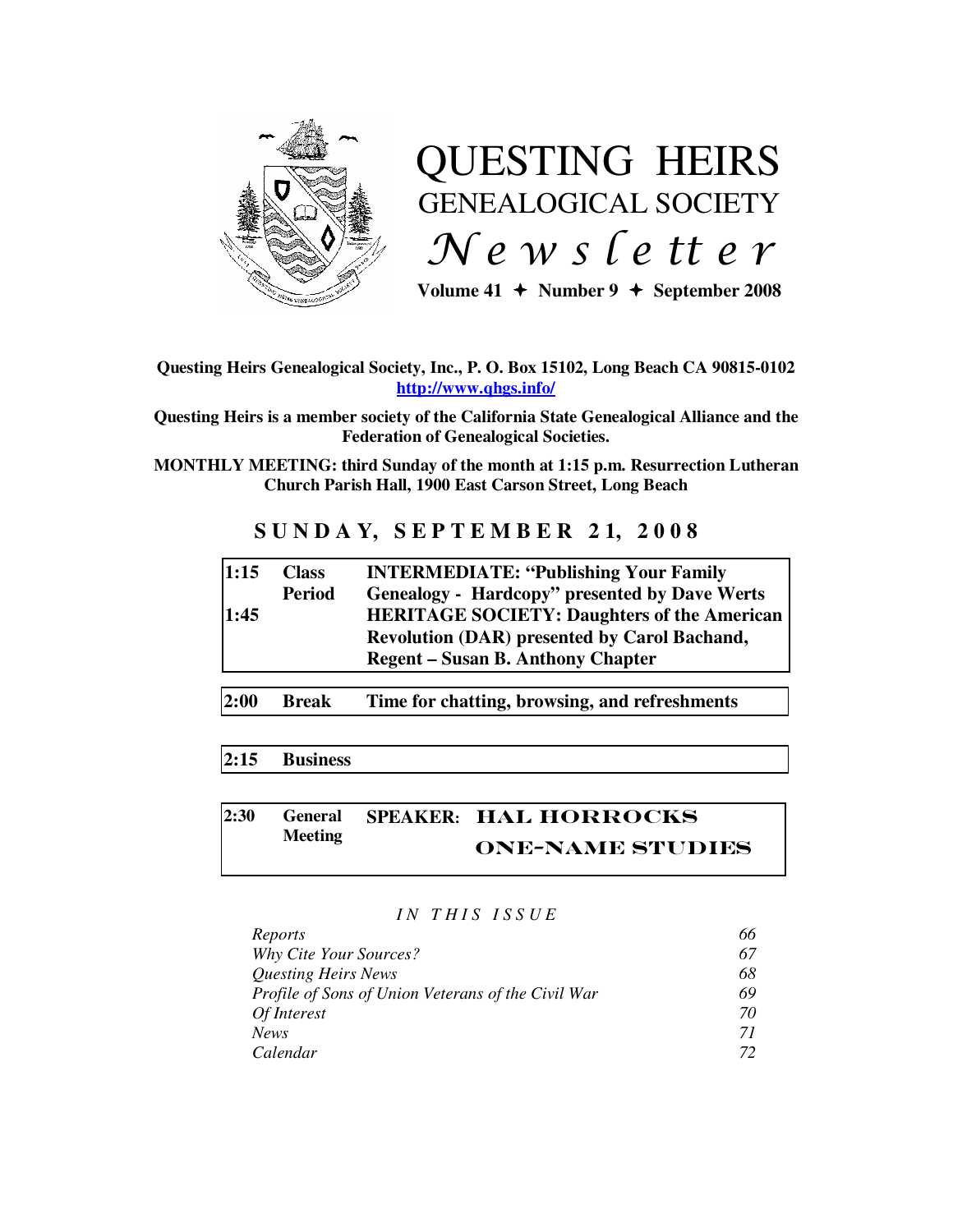#### **S E P T E M B E R M E E T I N G**

#### **INTERMEDIATE CLASS Publishing Your Family Genealogy – Hardcopy**

Dave Werts will present the how-to part of publishing your family genealogy in hardcopy. Next month, Loran Bures will present part three of this three-part class series on publishing your family genealogy electronically.

#### **PROGRAM**

#### **One-Name Studies**

What is a one-name study? Why would you want to do one? How are they done?

#### **SPEAKER: HAL HORROCKS**

Born and raised in Long Beach, Hal graduated from Long Beach Poly, LBCC, and Cal State Long Beach. He started his professional life as a manufacturing engineer, then moved on to sales, and then to sales management of high-tech instrumentation. After importing high-tech instrumentation for a number of years, he started a small manufacturing business, which he still operates.

About ten years ago, Hal was bitten by the genealogy bug and has been totally involved ever since. He is currently involved with the Orange County Genealogical Society (OCCGS), is a member of the Association of Professional Genealogists (APG), the Southern California Chapter of the APG, the Manchester & Lancashire Family History Society, and the Cheshire Family History Society.

Hal runs a website that helps other researchers with the surname Horrocks at www.horrocks genealogy.com. He is also the administrator for registered surname studies for DNA and a "One-Name-Study" for Horrocks.

Hal's areas of expertise seem to have fallen into those of British research, Australian research, immigration records and census records, both British and United States. Extensive knowledge of the western Kentucky and southern Illinois area for the 1800s is also of particular interest to him.

#### **M E M B E R S H I P R E P O R T Sally DAVIS (562) 429-7803**

#### AUGUST MEETING ATTENDANCE

| Members: 36          |                   | Guests: 2 |  |  |  |
|----------------------|-------------------|-----------|--|--|--|
| <b>RENEWALS</b>      |                   |           |  |  |  |
| Pat BOWERS           | Individual        | -9/10     |  |  |  |
| Donald KROKUS        | Contributing 9/09 |           |  |  |  |
| <b>Liz MYERS</b>     | Individual        | 9/09      |  |  |  |
| Kenneth SAW          | Individual        | 9/09      |  |  |  |
| <b>Frances SMITH</b> | Individual        | 9/09      |  |  |  |

#### **F I N A N C I A L R E P O R T David WERTS (562) 431-7790**

| July Income               | 120.73              |
|---------------------------|---------------------|
| <b>July Expenses</b>      | $\frac{\$}{314.54}$ |
| <b>Operations Balance</b> | \$1,405.62          |

#### **R E F R E S H M E N T S Georgie (Peterson) LYONS (562) 432-4908**

Thanks to our August hosts: Suzanne BOYLES Sally DAVIS Linda RYAN Jeannie SUKOW

Our September hosts will be: Cynthia DAY-ELLIOTT Linda IVERS Jeanette JONES Carole OWENS

*Copyright* © *2008, Questing Heirs Genealogical Society, Inc.* 

*Permission to reprint original items from this publication is granted, provided that the reprint is used for non-commercial, educational purposes, and that the following notice appears at the end of the article: Previously published in Questing Heirs Genealogical Society Newsletter, Vol. 41, No. 9, September 2008.* 

*This newsletter is published monthly as a benefit for members of Questing Heirs; it is not meant to be sold. Those who are unable to attend our meetings but wish to subscribe to the newsletter may purchase a newsletter-only membership for \$12.00 a year. To join, please use the membership application on the outer cover of this newsletter.*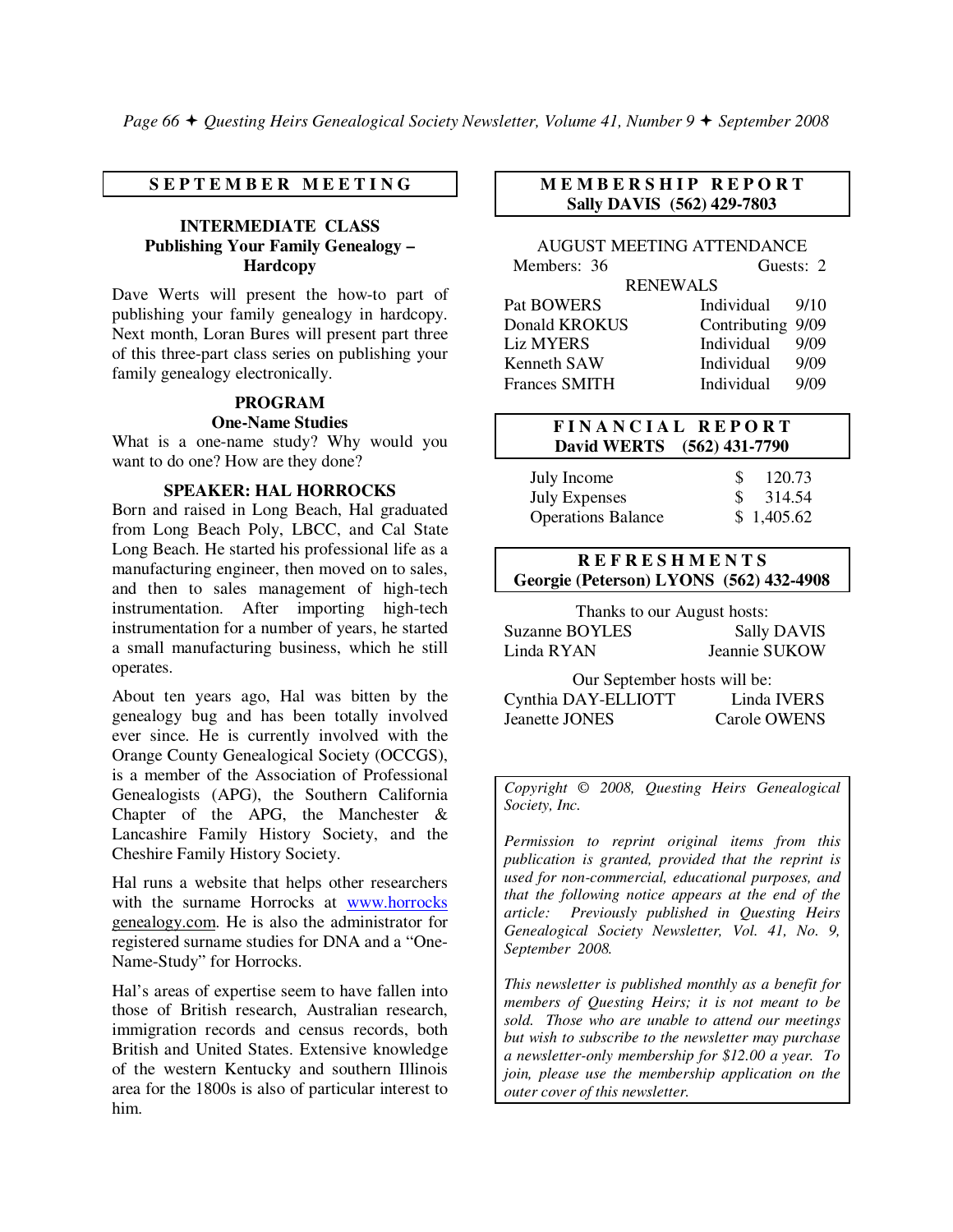## **WHY CITE YOUR SOURCES?**

Slogans like "Genealogy without Documentation is Mythology" and "Without Proof there is No Truth" remind us that we should faithfully cite our sources. But you're busy looking at one book after another or one database after another on the Internet and you don't want to take the time to stop and record each of those sources especially when you don't find anything in some of them. And, after all, you're just doing this research for yourself. Why bother?

#### **First, for yourself!**

Well, even if we are just looking for information about our families for ourselves, we tend to work on a particular branch of the tree for some time until we hit a "brick wall" or the sources just seem to peter out. Then we work on another branch for awhile. It may be months, or even years, before we take up the search for the earlier line again. Will you really remember the details of your previous searches if you didn't record where you found the various bits and pieces of information you accumulated? You'll have to waste time re-doing your previous work.

#### **Then, so others can trust your work.**

You might surprise yourself someday and want to publish your findings in some way, or just exchange information with someone else who is working on a common line. Your statements won't be worth anything to anyone else unless they can see where you got your information. Don't you find it frustrating when you find a book—or a lineage online—that has no documentation? Since you can't trust the allegations made in them, they don't help advance your own research. The same is true of others who look at the product of your labors.

One way to keep track of the searches you conduct is to keep a Research Log (or Calendar of Searches). On it you can record the date and place of your search, the name(s) you were looking for, the source citation (whether for a person, a record, a book/magazine, a film/fiche, or an Internet resource), any needed comments, and the results of your search. Be sure to record

the results of "nil" searches—those that don't provide the information you were looking for. Otherwise, you will find yourself spending time looking at those same sources again.

There are a number of books available that describe how to cite sources. You can find a list of "Citations in Genealogy" on Cyndi's List at http://www.cyndislist.com. Elizabeth Shown Mills published a comprehensive book on the subject last year entitled *Evidence Explained: Citing History Sources from Artifacts to Cyperspace.* The ProGenealogists website includes an "Internet Citation Guide for Genealogists" at http://www.progenealogists.com/resources.htm.

One thing to remember about sources is that they are not necessarily accurate. That's why it's best to find two or three sources for each fact you document. Of course, that's not always possible, but the goal is to find the most accurate one you can. Then be sure to cite the actual source you consulted. Was it an original document (photocopies count as originals) or was it a transcription or an abstract? Was it the original book, or did you see material from that book quoted in a later one?

Another thing is that the models presented in the books referred to above can't cover every possible situation you might encounter, and they're not carved in stone. Feel free to formulate your citations in any way that will make it easier for someone to locate the sources you used.

If you want to submit an article to a scholarly journal or join a lineage society, you should follow their citation guidelines; but for yourself, that isn't necessary. The process of documenting your sources should not be a laborious task. Don't get hung up on formatting techniques. Just try to be consistent in using whatever formula you adopt, and remember that the purpose of citing your sources is to provide enough information that anyone, including yourself, can locate them in the future.

*The Editor*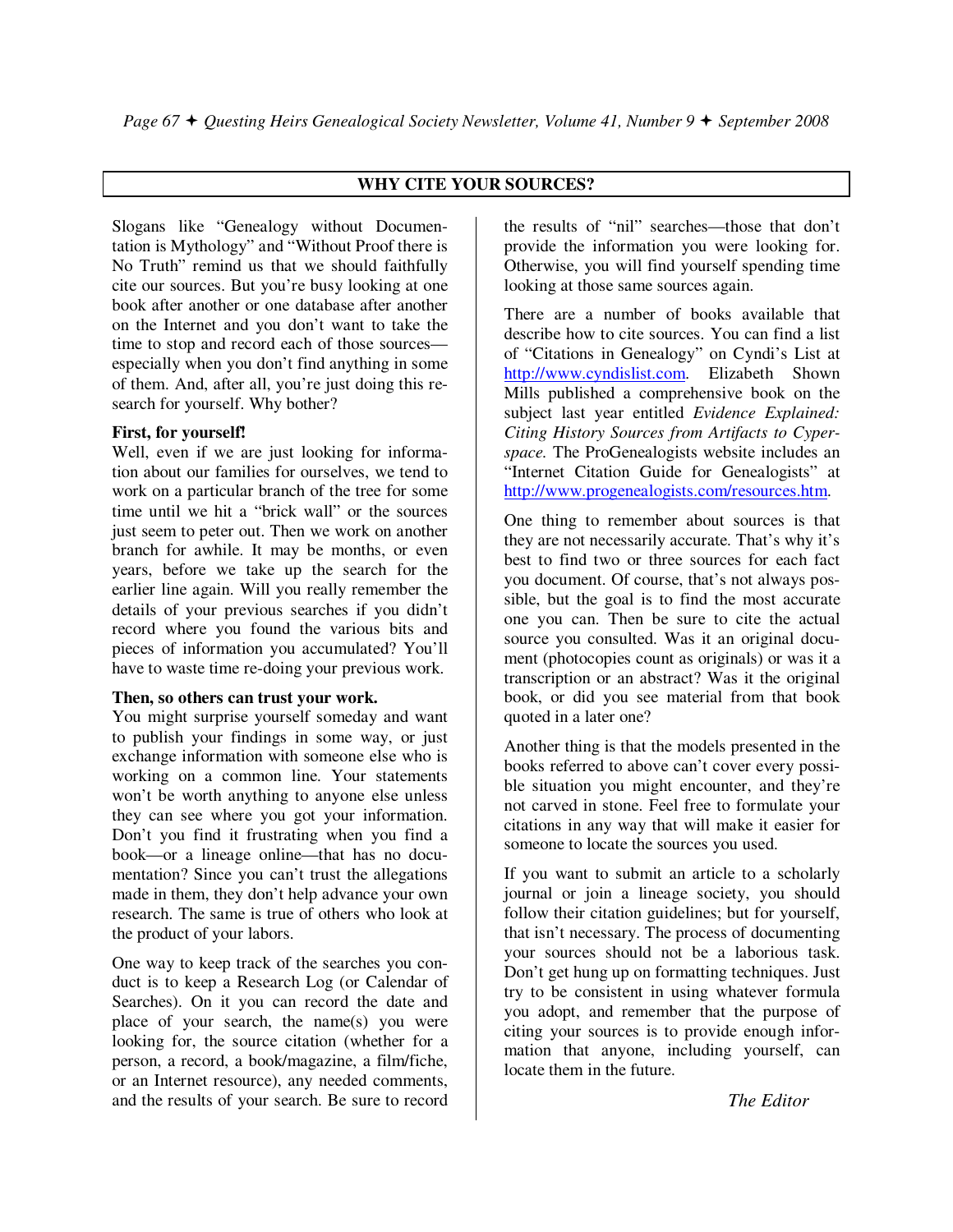#### **QUESTING HEIRS NEWS**

#### **PRESIDENT'S MESSAGE**

Please mark 21 December on your calendar as the date of our Annual Meeting and Christmas Party. For those of you who have attended in the past, you know it always turns out to be a lot of fun and with plenty of good food! We will tell you more about it later.

I am now in Philadelphia for research and to attend the Federation of Genealogical Societies (FGS) annual conference. I will represent Questing Heirs as a Delegate. FGS is trying to give more value for its membership; so, I expect to be bringing home new information and ideas for you.

Happy hunting!

## $LiZ$

#### **MORE ON RALPHS REWARDS CARD**

As we mentioned when Questing Heirs joined the Ralphs card program, it is necessary for our members who participate in the program to reregister once a year. The time is now! You must register your card with the Ralphs website between August 4 and August 31, 2008 to be effective September 1, 2008.

You must have the new "Rewards" card to enroll in this new term. All registrations at www.ralphs.com after August 4 will be effective beginning September 1. If you obtained your new Rewards card, and had your participation in the Community Contribution program automatically transferred to it, before August 4, it will be necessary for you to re-register before the end of this month.

Just follow the instructions in last month's newsletter. Remember, you will know your registration is in effect if you see "At your request, Ralphs is donating to Questing Heirs Genealogical Society" at the bottom of your bill.

Thanks to all who are participating in this plan. It has been very beneficial financially for our society.

### REMINDER

September is membership renewal month for Questing Heirs members. You can pay your annual dues at our next meeting, or you can complete the form on the back of this newsletter and mail your check to the Society's Post Office Box. Membership levels are also listed on the back of the newsletter. If you have any questions, please contact the Membership Chair, Sally Davis (phone 562-429-7803). Thanks for your continuing support.

**NOTE: Submissions for the October 2008 Newsletter are due by September 28, 2008.** 

## প্ৰ

#### **PIRATE ANCESTRY?**

Shiver me timbers! If your surname is Morgan, Kidd, Teach, Rackham, Bonny or Read, there's a good chance there is a pirate lurking in your family tree. People who have these names could very well be related to Britain's most famous pirates, reports London's Telegraph.

**Sir Henry Morgan** – Born in 1635 in Glamorgan, Wales, Morgan was a privateer, which is a legal pirate. He eventually ruled Jamaica.

**William Kidd** – Born around 1645 in Renfrewshire, Scotland, Kidd started out as an honest, hardworking ship captain with a wife and two daughters. Like Morgan, he was [at first] considered a privateer.

**Edward "Blackbeard" Teach** – Thought to be born in Bristol around 1680, Blackbeard was famous for his beard.

**John "Calico Jack" Rackham** – Thought to be born in 1682, Calico Jack got his name from his habit of wearing brightly colored clothing. He may have been the first equal opportunity employer, hiring two female pirates, **Anne Bonny** and **Mary Read**.

*The above is an excerpt from an article found by Liz Myers on CompuServe.*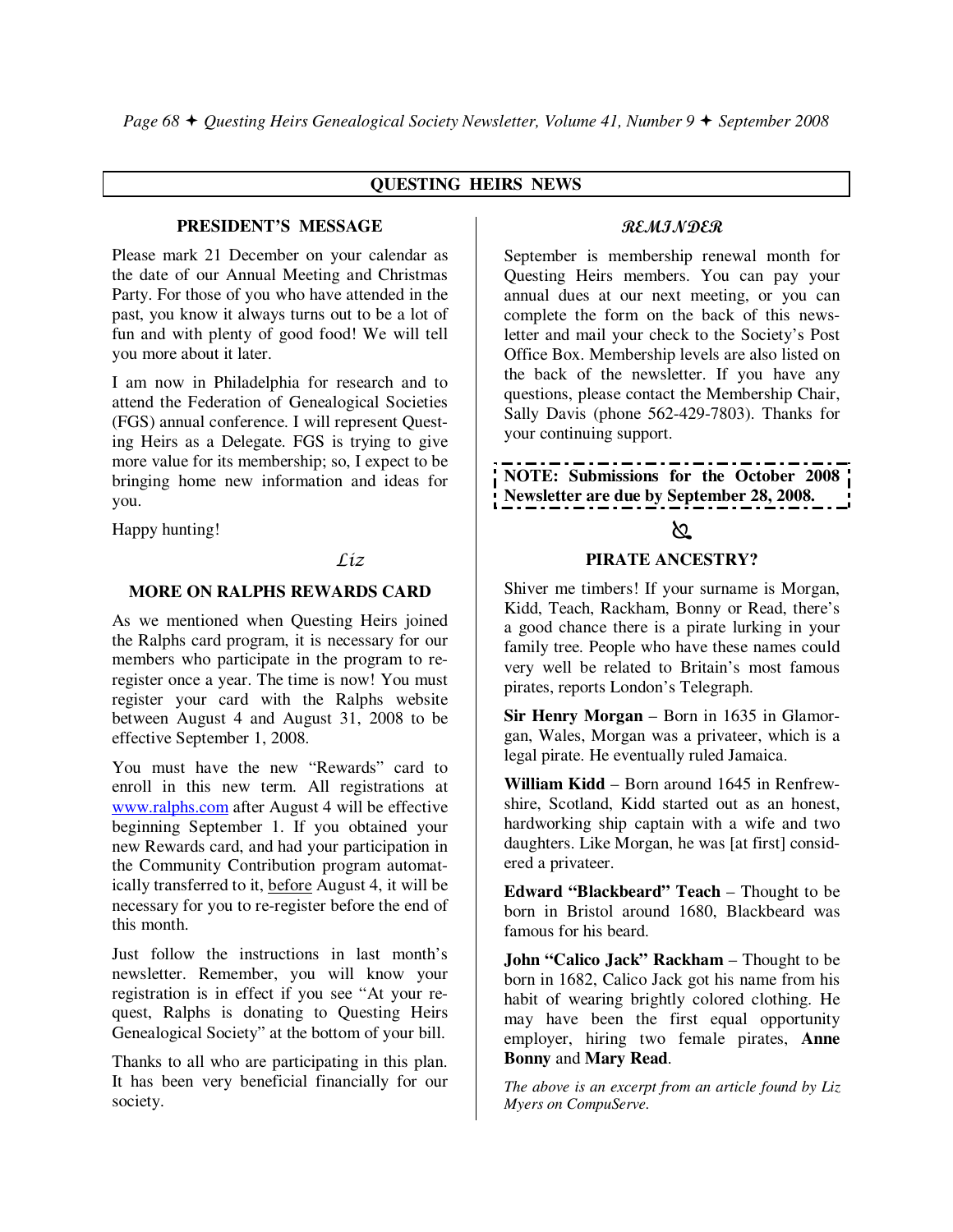#### **PROFILE OF SONS OF UNION VETERANS OF THE CIVIL WAR**

Department of California and the Pacific

General William S. Rosecrans Camp #2 serving Los Angeles County, Ventura County and the Inland Empire

| Mailing Address: | 704 Virginia Street, El Segundo CA 90245                       |
|------------------|----------------------------------------------------------------|
| Email:           | $\text{camp2@suppac.org}$                                      |
| Website:         | www.suvcw.org                                                  |
| Meetings:        | Second Saturdays of odd numbered months                        |
|                  | Pending renovation of Bob Hope Patriotic Hall meetings will be |
|                  | held at the El Segundo Rebekahs Lodge, 406 E. Grand Avenue,    |
|                  | El Segundo, CA                                                 |

The General William S. Rosecrans Camp is the senior Camp in the Department of California and the Pacific. Originally chartered in 1899, it was re-chartered in 1999. In essence the Sons of Union Veterans of the Civil War is a fraternal order dedicated to the memory of the "boys in blue" and the price they paid to preserve the Union. Our mission is both educational and historical; we honor our nation's veterans (of all periods) but especially those who were members of the Grand Army of the Republic.

Union Veterans formed the Grand Army of the Republic in 1866, which was the first general membership fraternal organization of veterans. In 1881 the Grand Army approved formation of an allied order, which came to be known as the Sons of Union Veterans of the Civil War. The purpose of the Sons was to assist the G.A.R. and to perpetuate their memory and the cause for which they fought. In 1956 the last six members of the G.A.R. voted to disband and conveyed their property and records to the Sons of Union Veterans of the Civil War. We carry on the mission today, as we have since 1881.

A major project of the SUVCW is our attempt to identify and mark every Union veteran's gravesite. To this end we have created the National Graves Registration Database (http://www.suvcwdb.org/home/) to document every Union burial, and many Confederate burials as well. As recently as April 2008 we dedicated a monument in Lancaster, at a Union veteran's grave. As well, a marker was placed at a Confederate veteran's grave in the same cemetery. This is a continuing national project.

Membership is open to any lineal or collateral descendant of a Union Veteran, who served in good character and never bore arms against the Union. Those not qualified by heredity but who subscribe to our goals are eligible to be Associate Members. SUVCW applicants must also never have been convicted of any infamous or heinous crime. Junior memberships are available for those under 14 years of age.

A number of our Camps are supported by ladies who are members of the National Auxiliary to the SUVCW.

Other Allied Orders are the Women's Relief Corps, the Daughters of Union Veterans of the Civil War 1861-1865, and the Ladies of the Grand Army of the Republic.

We are proud to share in a common mission with our fraternal Sisters in these organizations.

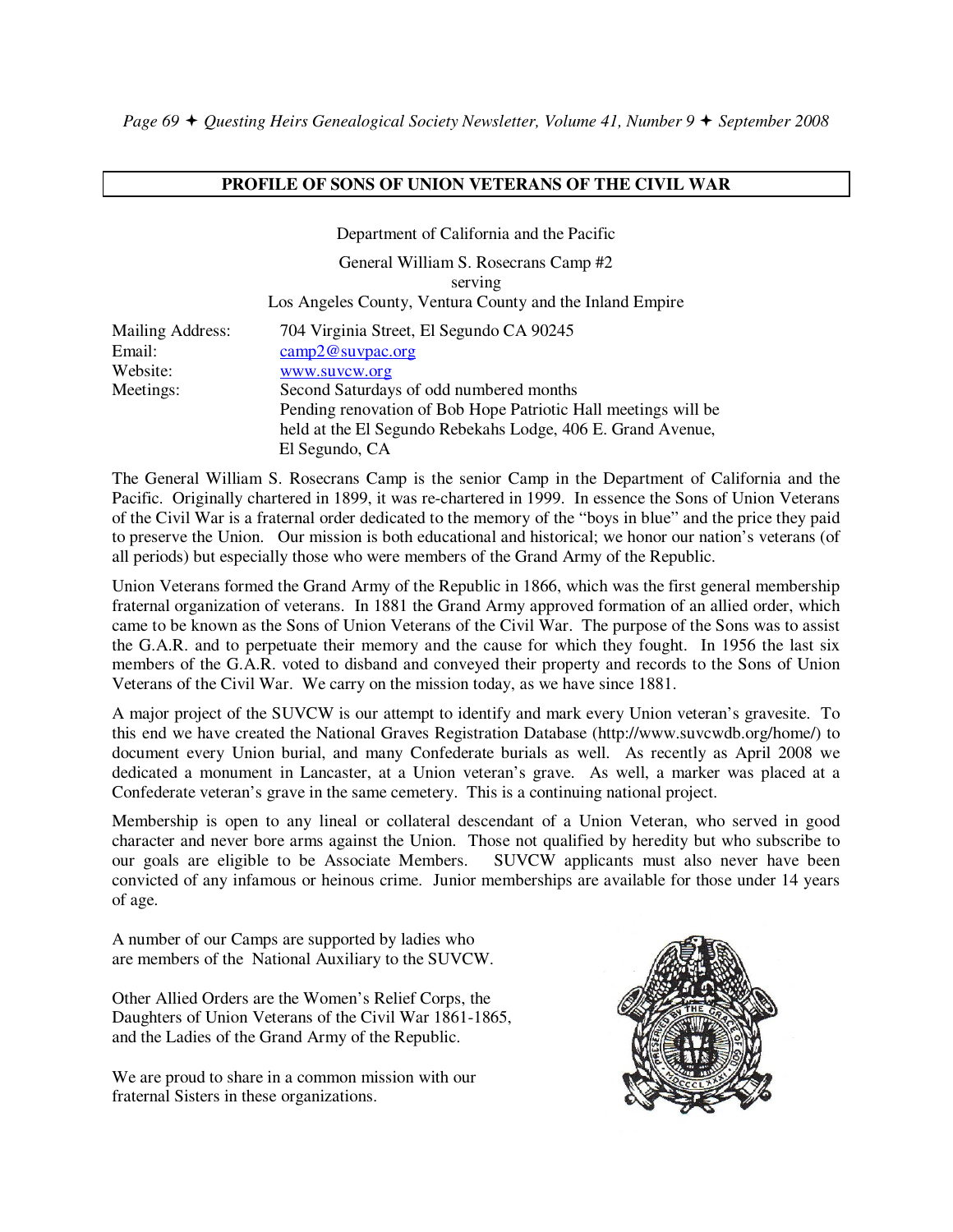#### **O F I N T E R E S T**

#### **AUXILIARY TO SONS OF UNION VETERANS OF THE CIVIL WAR**

#### General William S. Rosecrans Camp #2

At our August meeting, Camp Commander Chumley shared with QHGS the information that the charter for this Auxiliary has been approved, the first one for Southern California. Indeed it has, and there will be a very special meeting/ceremony to establish the Auxiliary. It will take place on Saturday, August 30, starting at 2:00 p.m. at the Huntington Beach Historical Society Civil War Reenactment Event at Central Park in Huntington Beach. Several of you expressed an interest in the Auxiliary. Department President Rachelle Campbell will be present at this event. This would be an excellent opportunity for you to come and meet the members of the Auxiliary and to learn more about our organization.

For those of you who would like to join the Auxiliary, it requires the recommendation of a Sister in good standing. I will be most happy to provide that recommendation for you. There is still a small window of opportunity to become a Founding Member of the Auxiliary. If you are interested, please let me know, and I will see that you receive an application form.

Tricia Bures Cell (562) 841-8042 Tricia.bures@verizon.net



#### **BACK TO SCHOOLS…**

Back To Schools – Colleges – Universities http://www.academic-genealogy.com/schools collegesuniversities.htm

Check out school records, genealogical resources and history in University libraries, archives, subject guides and link sites. http://www.academic-genealogy.com/schools collegesuniversities.htm#Records

#### EXAMPLES:

Did you know that the University is now a leading source for the promotion of genealogy and family research worldwide? In the United States, there is more than the excellent Center for Family History and Genealogy at Brigham Young University. http://familyhistory.byu.edu

The University of Southern California has the comprehensive Institute for British and Irish Studies – IBIS Links, the web's premier site for electronic resources in British and Irish Studies. http://college.usc.edu/history/ibis/links/index. html

Also, the University of Strathclyde has Scottish Family History.

http://www.strath.ac.uk/jhlibrary/sr/scotfam And the University of Oxford has the Prosopographical Research Unit at Linacre College. http://www/linacre.ox.ac.uk/Linacre/new/proso pographical-research-unit/prosopography

Are you aware that the Texas A&M University has Reminiscence for Family History, Oral History Techniques, including Family History Questionnaire?

http://fcs.tamu.edu/families/aging/reminiscence/ family history questionnaire.php

Would you consider it important to review Leiden University: History of International Mirgration: Links? http://www.let.leidenuniv.nl/ history/migration/links.html

*The excerpts above are from a post by Tom Tinney, Sr., on the Association of Professional Genealogists (APG) mailing list of 8 Aug 2008.*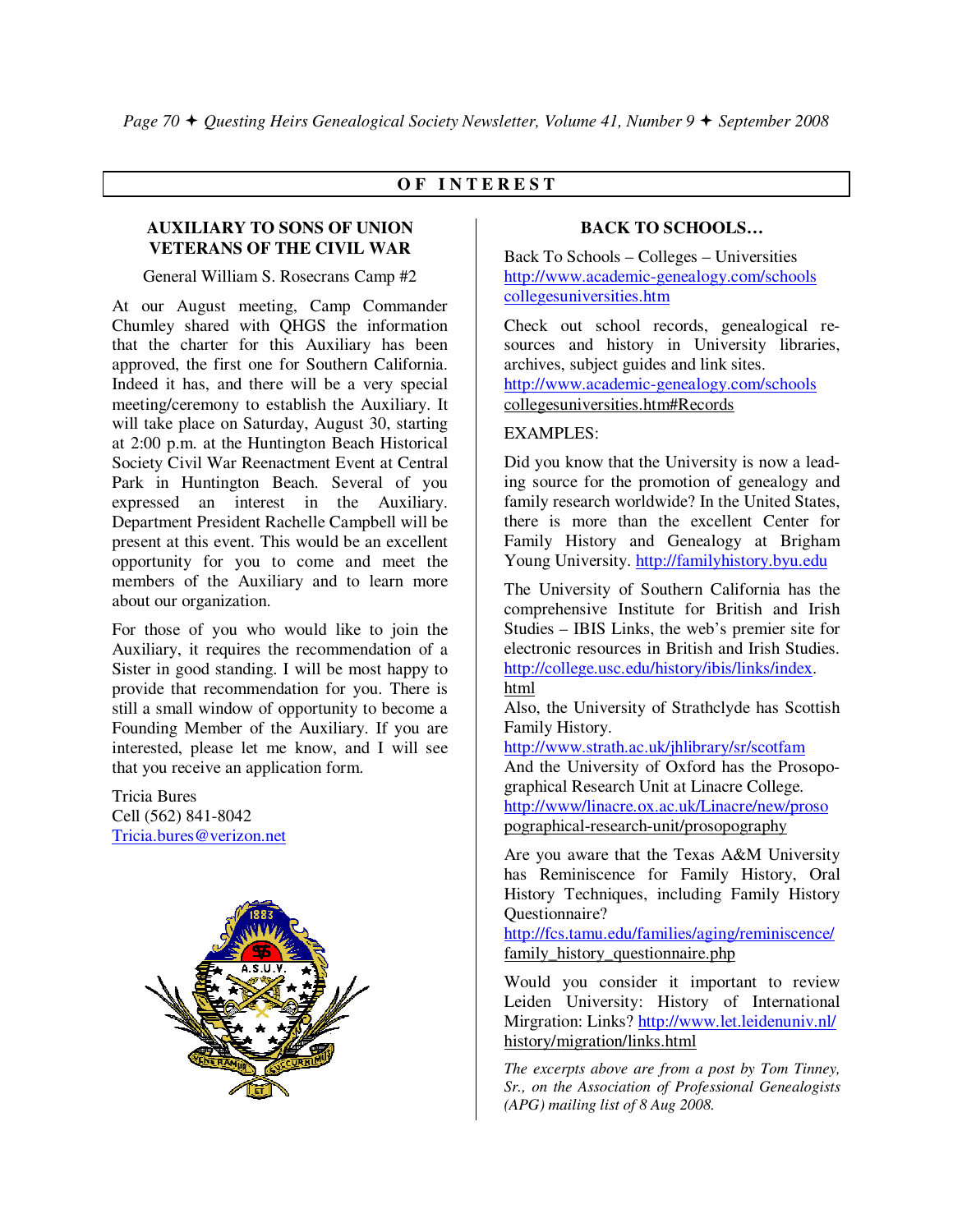## **N E W S**

## **UPCOMING SEMINARS VENTURA COUNTY GEN. SOC.**

**30TH ANNUAL SEMINAR** 

Saturday, October 18, 2008 8:00 a.m. to 3:30 p.m. Church of Latter Day Saints 3501 Loma Vista Road, Ventura

The featured presenter is Henry Z. "Hank" Jones who will be speaking on the following topics:

- "When the sources are Wrong"
- "Tracing the Origins of Early  $18<sup>th</sup>$ Century Palatine and Other Emigrants"
- "Family Traditions: How to Separate" Fact from Fantasy in Genealogical Research"
- "Genealogy in the New Millennium: Where We've Been & Where We're Going"

The registration fee, which includes lunch and a syllabus, is \$40.00 for non-members. A registration form is available at their website: http://www.rootsweb.ancestry.com/~cavcgs.

You can also contact Gwenda Tucker at 805- 485-7930 or bisbeenme2@aol.com.

#### **CORONA GENEALOGICAL SOCIETY "Stones, Bones, and Ancient Tomes"**

Saturday, October 25, 2008 10:00 a.m. to 4:00 p.m. Corona Public Library 650 S. Main Street, Corona

This event is FREE and open to the public. Display booths will be manned by knowledgeable CGS members who will be available to assist anyone with beginning genealogy, organizing materials, related software, writing family history, restoring/preserving documents and photos, help with Internet searches, and more.

CGS members and invited speakers will conduct jam-packed mini-seminars on various subjects, including the following.

• "Beginning Family History," Jean Hibben

- "Writing Your Life Story," Bobby Title
- "Why Do Family History?" Nancy Carlberg
- "Sneak Peek at the Corona Cemetery Walk," Diane Wright
- "Corona Family History Center," Jim Miller
- "Library Resources," Corona Library **Staff**
- "Family Tree Maker Software," Len Enlow

More information may be found at their website: www.CoronaGenSoc.org.

#### **NORTH SAN DIEGO COUNTY**

See the Calendar, page 72.

## $\mathbb{Z}$

#### **INDEXED RECORDS ON FamilySearch.org**

The recent announcements of joint census projects with FamilySearch and affiliate companies, such as findmypast.org and Ancestry.com, have caused some confusion. FamilySearch patrons and indexing volunteers are wondering if the indexes created from their efforts will continue to be free to the public. The answer is a resounding YES!

All data indexed by FamilySearch volunteers will continue to be made available for free to the public through FamilySearch.org—now and in the future. Access to related digital images may not always be free to everyone…Where possible, FamilySearch will seek to provide free public access to digital images of original records. Due to affiliate obligations, free access to some images may be available only to FamilySearch members [including patrons at Family History Centers].

*The above information was extracted from an announcement by FamilySearch that appeared in Eastman's Online Genealogy Newsletter on 29 July 2008. The article may be read in its entirety at http://* blog.eogn.com*. Copyright © 2008 by Richard W. Eastman.*